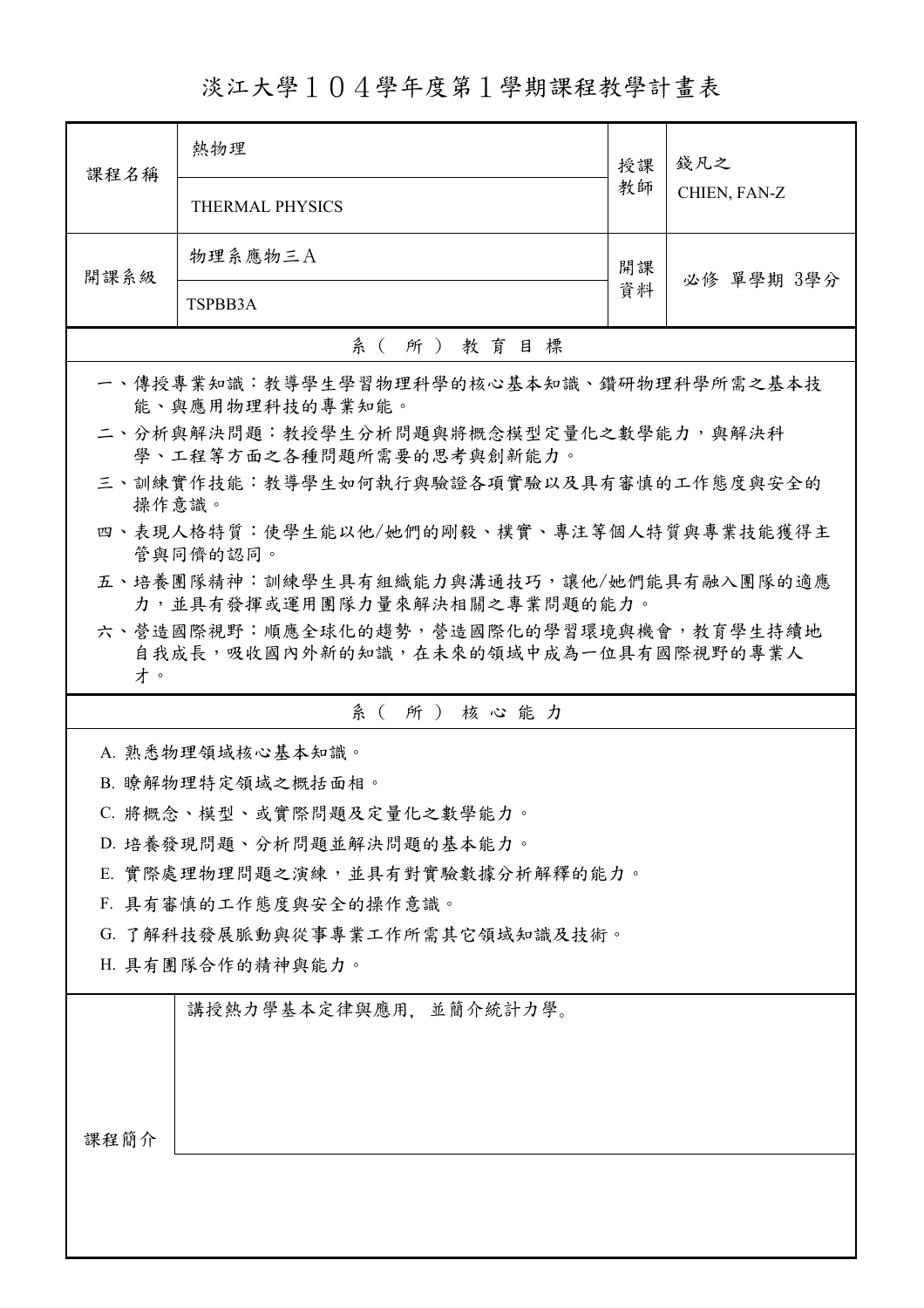|                                                                                                                                                                                                                                                                                                                    |        |                                     | To discuss the fundamental laws of thermodynamics and its applications. An<br>introductory to statistical mechanics are also included.          |                |            |
|--------------------------------------------------------------------------------------------------------------------------------------------------------------------------------------------------------------------------------------------------------------------------------------------------------------------|--------|-------------------------------------|-------------------------------------------------------------------------------------------------------------------------------------------------|----------------|------------|
|                                                                                                                                                                                                                                                                                                                    |        |                                     | 本課程教學目標與目標層級、系(所)核心能力相關性                                                                                                                        |                |            |
| 一、目標層級(選填):<br>(一)「認知」(Cognitive 簡稱C)領域:Cl 記憶、C2 瞭解、C3 應用、C4 分析、<br>C5 評鑑、C6 創造<br>(二)「技能」(Psychomotor 簡稱P)領域:P1 模仿、P2 機械反應、P3 獨立操作、<br>P4 聯結操作、P5 自動化、P6 創作<br>(三)「情意」(Affective 簡稱A)領域:Al 接受、A2 反應、A3 重視、A4 組織、<br>A5 内化、A6 實踐                                                                                   |        |                                     |                                                                                                                                                 |                |            |
| 二、教學目標與「目標層級」、「系(所)核心能力」之相關性:<br>(一)請先將課程教學目標分別對應前述之「認知」、「技能」與「情意」的各目標層級,<br>惟單項教學目標僅能對應C、P、A其中一項。<br>(二)若對應「目標層級」有1~6之多項時,僅填列最高層級即可(例如:認知「目標層級」<br>對應為C3、C5、C6項時,只需填列C6即可,技能與情意目標層級亦同)。<br>(三)再依據所訂各項教學目標分別對應其「系(所)核心能力」。單項教學目標若對應<br>「系(所)核心能力   有多項時,則可填列多項「系(所)核心能力   。<br>(例如:「系(所)核心能力   可對應A、AD、BEF時,則均填列。) |        |                                     |                                                                                                                                                 |                |            |
| 序                                                                                                                                                                                                                                                                                                                  |        | 教學目標(中文)                            | 教學目標(英文)                                                                                                                                        |                | 相關性        |
| 號                                                                                                                                                                                                                                                                                                                  |        |                                     |                                                                                                                                                 | 目標層級           | 系(所)核心能力   |
| $\mathbf{1}$                                                                                                                                                                                                                                                                                                       | 技術的關係。 | 使同學們從熱力學基本定律的建立 <br>與應用,理解常識與科學、理論與 | To understand the<br>correlations between common<br>sense and science, thoery and<br>technology.                                                | C4             | <b>ACD</b> |
|                                                                                                                                                                                                                                                                                                                    |        | 2 增加對熱物理之認識                         | To inhence the understanding<br>of thermal physics                                                                                              | C4             | <b>ACD</b> |
| $\overline{3}$                                                                                                                                                                                                                                                                                                     | 介統計力學。 | 講授熱力學基本定律與應用,<br>並簡                 | To discuss the fundamental<br>laws of thermodynamics and<br>its applications. An<br>introductory to statistical<br>mechanics are also included. | C <sub>2</sub> | <b>ACD</b> |
|                                                                                                                                                                                                                                                                                                                    |        |                                     | 教學目標之教學方法與評量方法                                                                                                                                  |                |            |
| 序<br>號                                                                                                                                                                                                                                                                                                             |        | 教學目標                                | 教學方法                                                                                                                                            | 評量方法           |            |
|                                                                                                                                                                                                                                                                                                                    | 技術的關係。 | 使同學們從熱力學基本定律的建立 <br>與應用,理解常識與科學、理論與 | 講述、討論、問題解決                                                                                                                                      | 紙筆測驗、上課表現      |            |
| $\overline{2}$                                                                                                                                                                                                                                                                                                     |        | 增加對熱物理之認識                           | 講述、討論、問題解決                                                                                                                                      | 紙筆測驗、上課表現      |            |
| 3                                                                                                                                                                                                                                                                                                                  | 介統計力學。 | 講授熱力學基本定律與應用,並簡                     | 講述、討論、問題解決                                                                                                                                      | 紙筆測驗、上課表現      |            |
|                                                                                                                                                                                                                                                                                                                    |        |                                     |                                                                                                                                                 |                |            |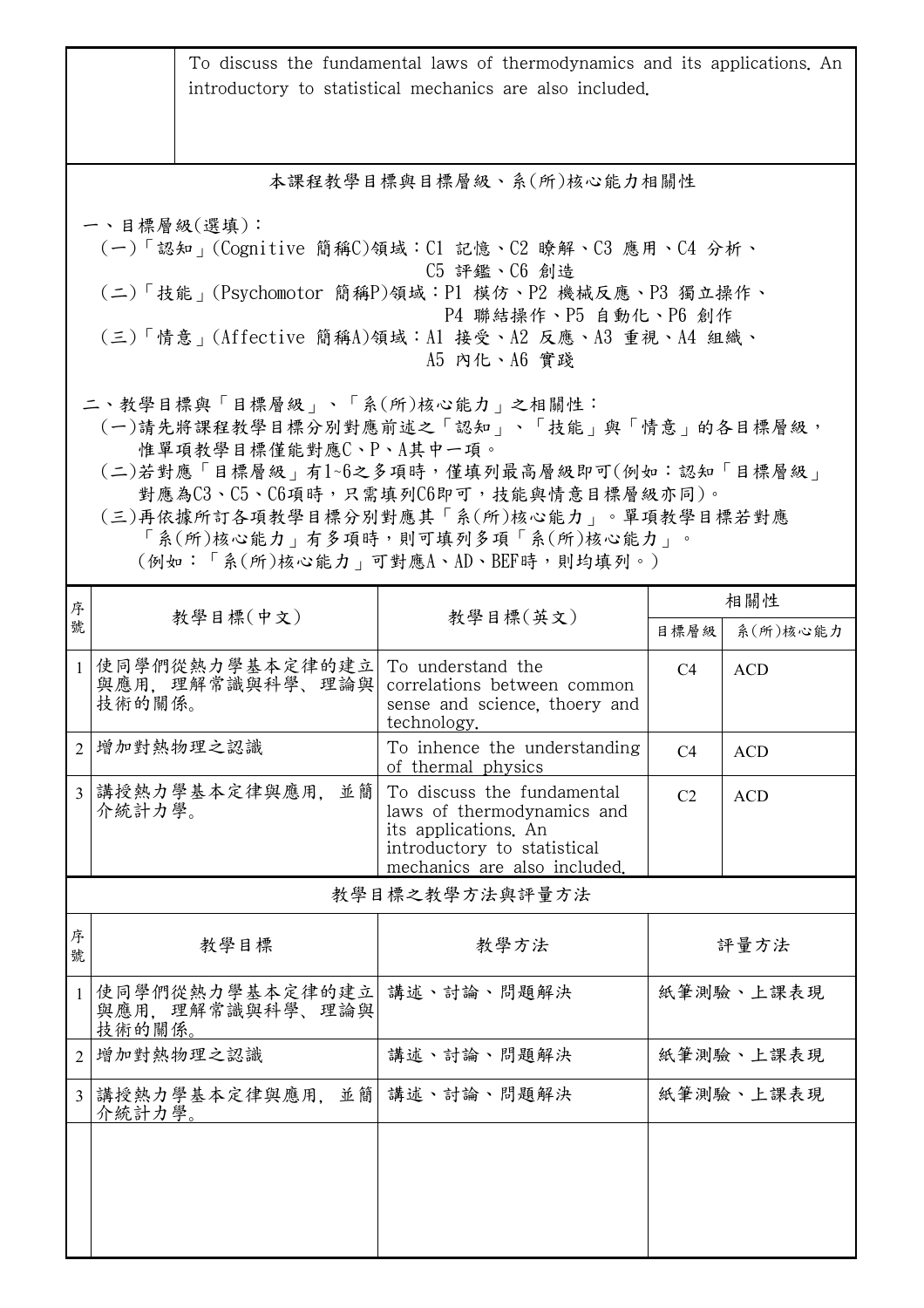|                              | 本課程之設計與教學已融入本校校級基本素養       |                                           |                                                     |    |  |
|------------------------------|----------------------------|-------------------------------------------|-----------------------------------------------------|----|--|
| 淡江大學校級基本素養                   |                            |                                           | 內涵說明                                                |    |  |
| 全球視野<br>$\langle \ \rangle$  |                            |                                           | 培養認識國際社會變遷的能力,以更寬廣的視野了解全球化<br>的發展。                  |    |  |
|                              | 資訊運用                       |                                           | 熟悉資訊科技的發展與使用,並能收集、分析和妥適運用資<br>訊。                    |    |  |
|                              | 洞悉未來                       |                                           | 瞭解自我發展、社會脈動和科技發展,以期具備建構未來願<br>景的能力。                 |    |  |
| 品德倫理                         |                            |                                           | 了解為人處事之道,實踐同理心和關懷萬物,反省道德原則<br>的建構並解決道德爭議的難題。        |    |  |
| 獨立思考                         |                            |                                           | 鼓勵主動觀察和發掘問題,並培養邏輯推理與批判的思考能<br>力。                    |    |  |
| 樂活健康<br>$\langle \, \rangle$ |                            |                                           | 注重身心靈和環境的和諧,建立正向健康的生活型態。                            |    |  |
|                              | 團隊合作<br>$\langle \rangle$  |                                           | 體察人我差異和增進溝通方法,培養資源整合與互相合作共<br>同學習解決問題的能力。           |    |  |
|                              | 美學涵養<br>$\langle \rangle$  |                                           | 培養對美的事物之易感性,提升美學鑑賞、表達及創作能<br>力。                     |    |  |
|                              |                            |                                           | 授課進度表                                               |    |  |
| 週<br>欤                       | 日期起訖                       |                                           | 內 容 (Subject/Topics)                                | 備註 |  |
|                              | $104/09/14$ ~<br>104/09/20 | Lecture 1. Introduction                   |                                                     |    |  |
| 2                            | $104/09/21$ ~<br>104/09/27 | of Thermodynamics                         | Lecture 2. Heat, Temperature, and the Zeroth Law    |    |  |
| 3                            | $104/09/28$ ~<br>104/10/04 | Thermodynamics                            | Lecture 3. Energy, Work, Heat, and the First Law of |    |  |
| 4                            | $104/10/05$ ~<br>104/10/11 | Lecture 4. Ideal Gas                      |                                                     |    |  |
| 5                            | $104/10/12$ ~<br>104/10/18 |                                           | Lecture 5. The Second Law of Thermodynamics         |    |  |
| 6                            | $104/10/19$ ~<br>104/10/25 | Temperature Scale                         | Lecture 6. The Carnot Cycle and Thermodynamic       |    |  |
| 7                            | $104/10/26$ ~<br>104/11/01 | Lecture 7. Entropy                        |                                                     |    |  |
| 8                            | $104/11/02$ ~<br>104/11/08 | Lecture 8. Reversibility, Irreversibility |                                                     |    |  |
| 9                            | $104/11/09$ ~<br>104/11/15 | Lecture 9. Thermodynamic Potentials       |                                                     |    |  |
| 10                           | $104/11/16$ ~<br>104/11/22 | 期中考試週                                     |                                                     |    |  |
| 11                           | $104/11/23$ ~<br>104/11/29 | Lecture 10. Applications                  |                                                     |    |  |
| 12                           | $104/11/30$ ~<br>104/12/06 | Lecture 11. Phase Transitions             |                                                     |    |  |